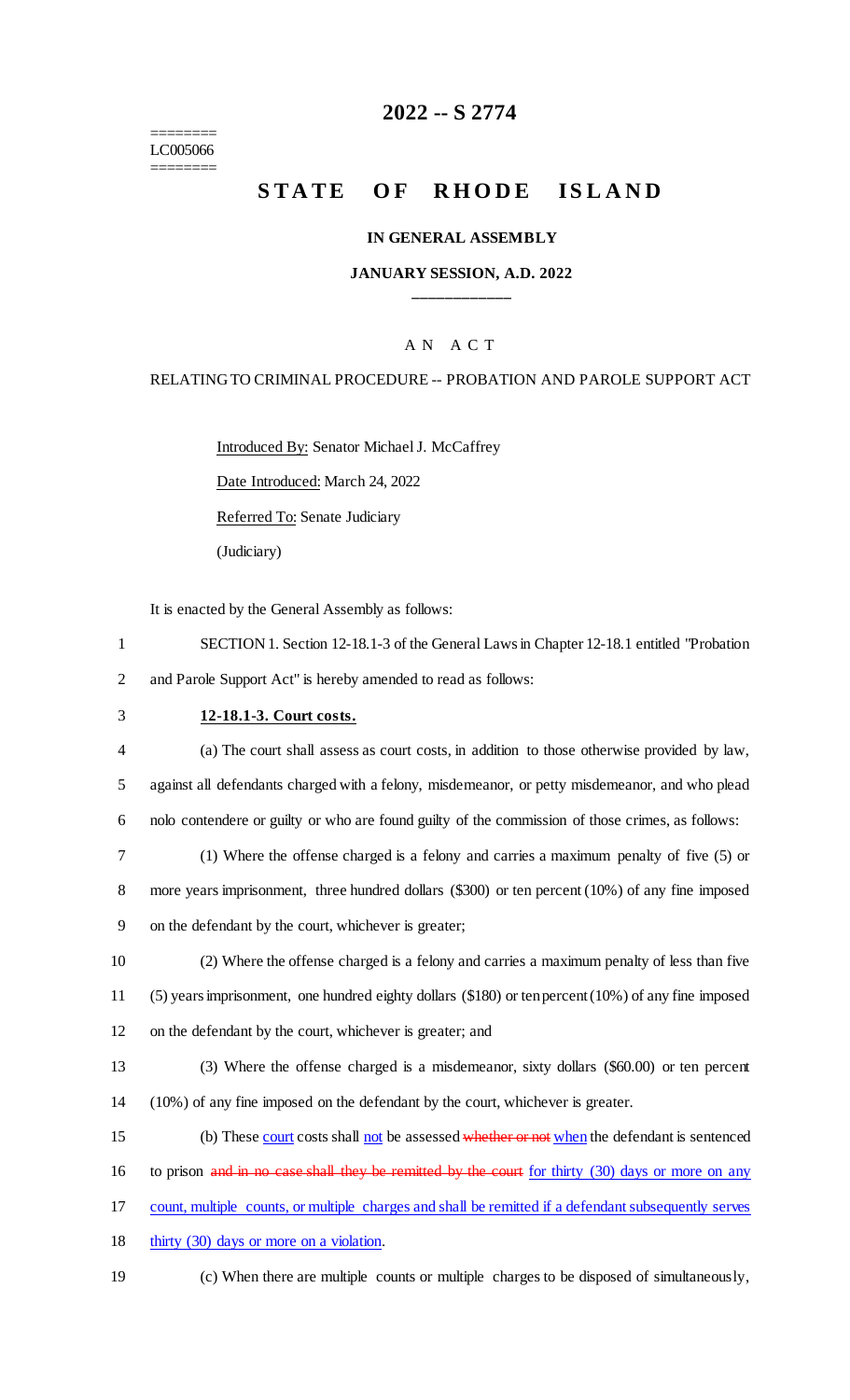2 charges above  $two (2)$  one. 3 (d) If the court determines that the defendant does not have the ability to pay the costs as 4 set forth in this section, the judge may by specific order mitigate the costs in accordance with the 5 court's determination of the ability of the offender to pay the costs. If a defendant is indigent, or 6 demonstrates a limited or inability to pay, in accordance with the standards and procedures 7 contained in §§ 12-20-10 and 12-21-20, the court costs contemplated by this section may be waived 8 or reduced. 9 SECTION 2. Section 12-20-10 of the General Laws in Chapter 12-20 entitled "Costs" is 10 hereby amended to read as follows: 11 **12-20-10. Remission of costs -- Prohibition against remitting restitution to victims of**  12 **crime -- Ability to pay -- Indigency.** 13 (a) The payment of court costs, assessments, and fees in criminal cases may shall, upon 14 application or sworn testimony, presented during sentencing or anytime thereafter, be remitted by 15 any justice of the superior court; provided, that any justice of a district court may, in his or her 16 discretion, remit the costs in any criminal case pending in his or her court, or in the case of any 17 prisoner sentenced by the court, and from which sentence no appeal has been taken in whole based 18 on a determination that a defendant is indigent pursuant to the standards set forth in this section. 19 Notwithstanding any other provision of law, this section shall not limit the court's inherent power 20 to remit any fine, fee, assessment or other costs of prosecution, provided no order of restitution 21 shall be suspended by the court. 22 (b) For purposes of §§ 12-18.1-3(d), 12-21-20, 12-25-28(b), 21-28-4.01(c)(3)(iv) and 21-23 28-4.17.1, the following conditions shall be prima facie evidence of the defendant's indigency and 24 limited ability to pay: 25 (1) Qualification for and/or receipt of any of the following benefits or services by the 26 defendant shall be prima facie evidence of the defendant's indigency: 27 (i) temporary assistance to needy families; 28 (ii) social security including supplemental security income and state supplemental 29 payments program; 30 (iii) public assistance; 31 (iv) disability insurance; or 32 (v) food stamps. 33 (2) Despite the defendant's good faith efforts to pay, outstanding court orders for payment

1 the judge shall have the authority to suspend the obligation of the defendant to pay on all counts or

34 in the amount of one-hundred dollars (\$100) or more for any of the following: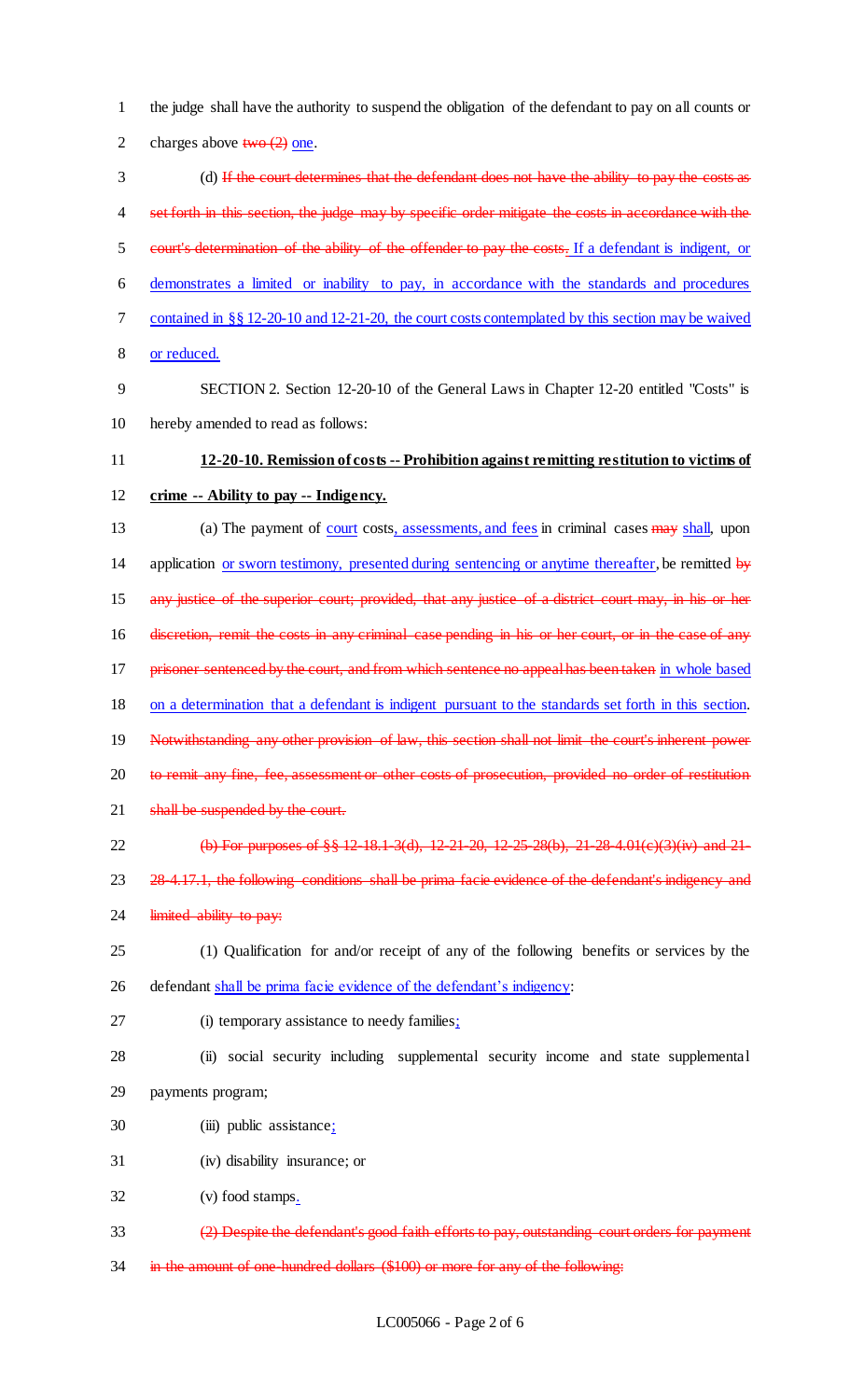- (i) restitution payments to the victims of crime; 2 (ii) child support payments; or (iii) payments for any counseling required as a condition of the sentence imposed 4 including, but not limited to, substance abuse, mental health, and domestic violence. (2) The superior and district courts may establish additional criteria and/or procedures for the determination of an ability to pay and for the administration of this section. (b) If a defendant is not indigent, the payment of court costs, assessments and fees in 8 criminal cases may, upon sworn testimony or application during sentencing or anytime thereafter, be remitted in whole or in part by any justice of the superior or district court or their designee pursuant to a determination of limited or inability to pay based upon the standards set forth in this 11 section, or any other considerations the court may deem appropriate. Provided further that any judge of a district court may remit the court costs, assessments, and fees in criminal case(s) pending in his or her court, or in the case of any prisoner sentenced by the court, where no appeal of the sentence has been taken. (1) In making its assessment of a defendant's limited or inability to pay, the court may consider the defendant's good faith efforts to pay, and/or his or her outstanding court orders for payments in the amount of one hundred dollars (\$100) or more for any of the following: (i) Restitution payments to the victims of crime; **(ii)** Child support payments; or 20 (iii) Payments for any counseling required as a condition of the sentence imposed including, but not limited to, substance abuse, mental health, and domestic violence. (iv) Fines imposed as part of the sentence. (2) Notwithstanding any other provision of law, this section shall not limit the court's 24 inherent power to remit any fine, court costs, fees, assessments or other costs of prosecution, provided no order of restitution shall be suspended by the court. SECTION 3. Section 12-21-20 of the General Laws in Chapter 12-21 entitled "Recovery of Fines, Penalties, and Forfeitures" is hereby amended to read as follows: **12-21-20. Order to pay costs and determination of ability to pay.** (a) If, upon any complaint or prosecution before any court, the defendant shall be ordered to pay a fine, enter into a recognizance or suffer any penalty or forfeiture, he or she shall also be
- ordered to pay all costs of prosecution, unless directed otherwise by law.
- (b) In superior court, the judge shall make a preliminary assessment of the defendant's
- 33 ability to pay immediately after sentencing by use of the procedures specified in this section.
- (c) In district court, the judge shall make a preliminary assessment of the defendant's ability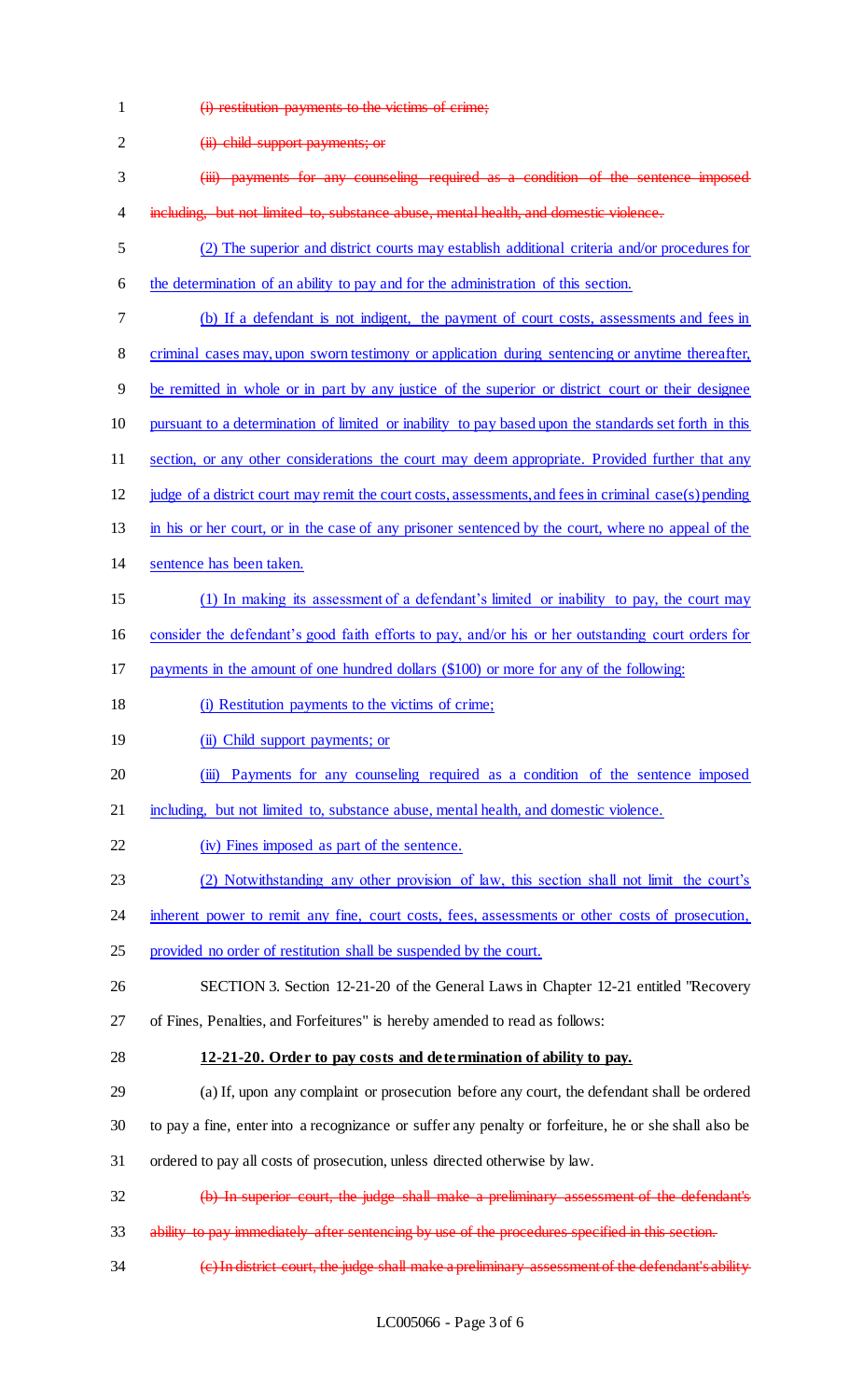to pay immediately after sentencing or nearly thereafter as practicable by use of the procedures specified in this section. (b) If a defendant is determined to be indigent by the standards set forth in § 12-20-10(a) following the defendant's sworn testimony or by submission of a financial assessment instrument, all court costs, assessments and fees shall be waived. The financial assessment instrument shall be: (1) Created by the court based upon sound and generally accepted accounting principles and may be modified by the court from time to time; (2) Include any and all relevant information relating to the defendant's present ability to pay; and (3) Be certified or made by the defendant under oath. (c) Non-indigent defendants claiming a limited or inability to pay court costs, assessments and fees may request the court waive court costs, assessments, and fees upon submission of a completed financial assessment instrument. Upon submission of a completed financial assessment instrument, a defendant may during sentencing or any time after the disposition of the matter request an ability to pay determination to seek the remission or reduction of any fines, court costs, assessments, fees and other costs of prosecution, or changes to the terms of a payment schedule. 17 (d) The defendant's ability to pay and payment schedule shall be determined by use of 18 standardized procedures including a financial assessment instrument. The financial assessment instrument shall be: 20 (1) based upon sound and generally accepted accounting principles; (2) completed based on a personal interview of the defendant and includes any and all 22 relevant information relating to the defendant's present ability to pay including, but not limited to, 23 the information contained in § 12-20-10; and 24 (3) made by the defendant under oath. (e) The financial instrument may, from time to time and after hearing, be modified by the court. (f) When persons come before the court for failure to pay fines, fees, assessments and other costs of prosecution, or court ordered restitution, and their ability to pay and payment schedule has not been previously determined, the judge, the clerk of the court, or their designee shall make these determinations by use of the procedures specified in this section. (g) Nothing in this section shall be construed to limit the court's ability, after hearing in open court, to revise findings about a person's ability to pay and payment schedule made by the clerk of the court or designee, based upon the receipt of newly available, relevant, or other information.

#### LC005066 - Page 4 of 6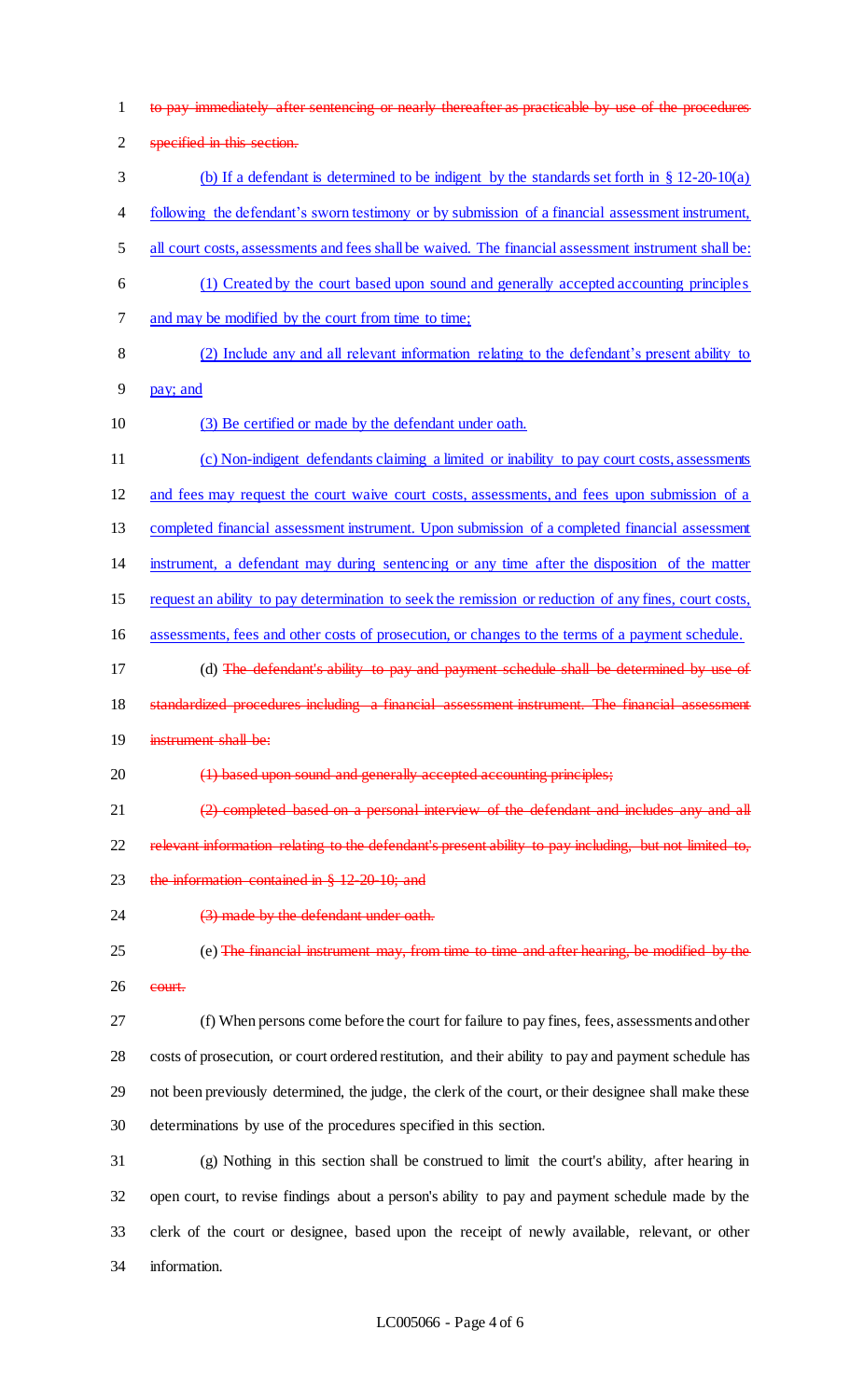1 SECTION 4. This act shall take effect upon passage.

======== LC005066 ========